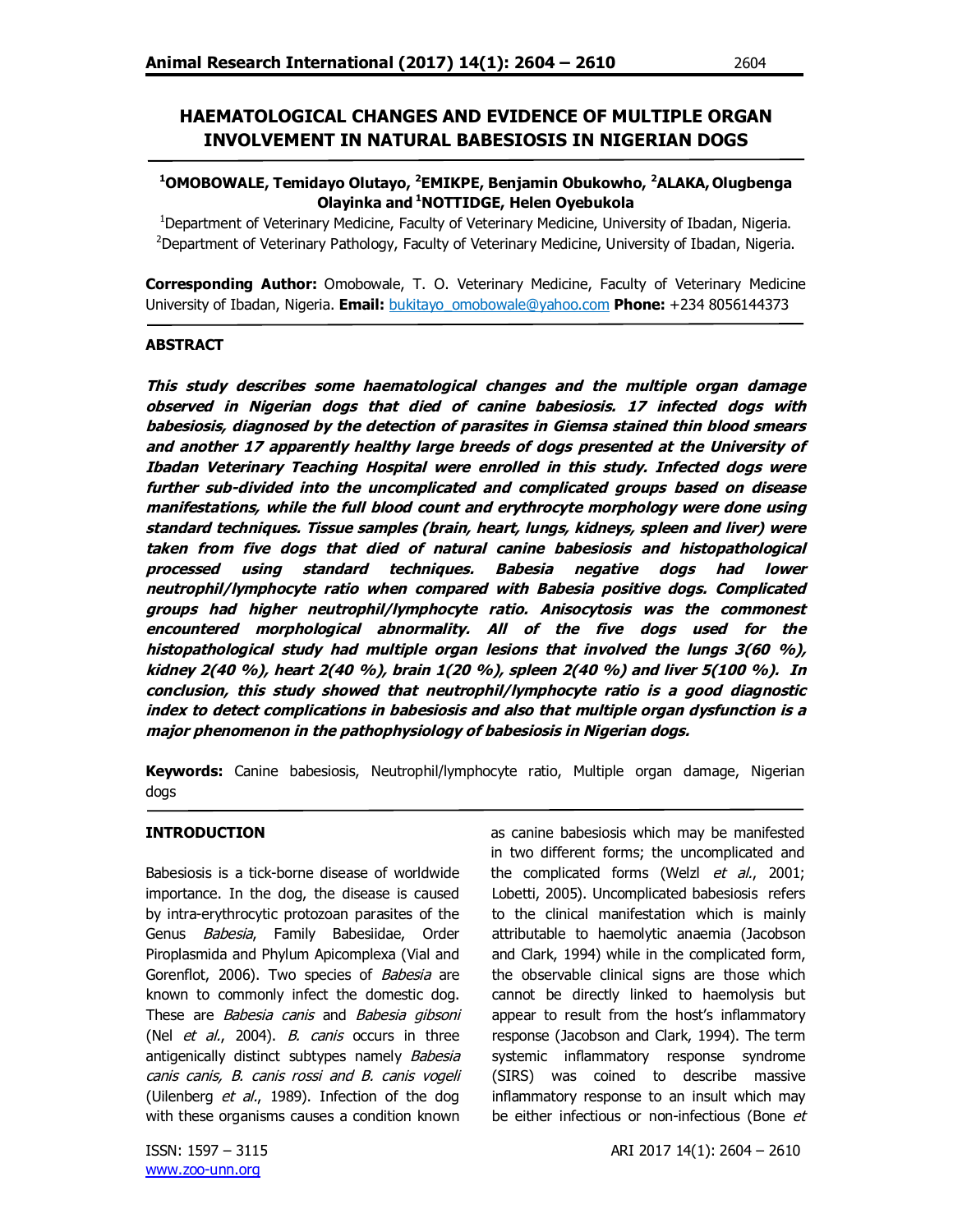al., 1992). This systemic inflammatory response syndrome eventually leads to multiple organ dysfunction syndrome (MODS) (Weltzl, 2001). Multiple organ dysfunctions in babesiosis is believed to be the end result of tissue inflammation that is initiated by several factors which include hypotension, septic shock and infectious organisms (Lobetti, 2005). Babesiosis is capable of causing severe tissue hypoxia which in turn, leads to widespread tissue damage and release of inflammatory mediators (Lobetti, 2005) but in a lot of cases, the severity of hypoxia is not proportional to the degree of anemia observed (Taylor et al., 1993). This is due to the fact that in canine babesiosis caused by B. canis, a qualitative and quantitative deficit of haemoglobin can occur and the haemoglobin that is remaining in intact cells functions abnormally. This is seen especially in acidic and hypercapnic conditions (Taylor et al., 1993). In addition to these, *B. canis* has been shown to produce enzymes which are capable of cleaving haemoglobin (Taylor and Van Rensberg, 1995).

Furthermore, white blood cell populations play a significant role in the SIRS, and thus the differential white blood cell counts would represent a simple method of assessing SIRS severity (Zahorec, 2001). An earlier study had detailed the neutrophil/lymphocyte ratio in both complicated and uncomplicated babesiosis in dogs in Croatia (Kučer et al., 2008). Information on this aspect and that of MODS is lacking in most tropical setting. Therefore, this study describes the haematological changes and the multiple organ damage observed in Nigerian dogs that died of canine babesiosis.

# **MATERIALS AND METHODS**

**Study Area:** The study was carried out in Ibadan, Oyo State in the South Western part of Nigeria (7° 23' 16" North, 3° 53' 47" East). The area is located in the humid and tropical wet and dry climate with a lengthy wet season daily temperature ranges of  $19 - 32$  °C.

**Animals and Selection Criteria:** A total of 17 dogs presented at the University of Ibadan Veterinary Teaching Hospital with naturally occurring canine babesiosis, diagnosed by the

detection of parasites in Giemsa stained thin blood films between February and July 2009 were enrolled in this study. Seventeen other apparently normal dogs with no parasites in the blood that were presented for routine clinical health assessment and/or vaccination served as control. In all the 17 infected dogs selected two (2) were Nigeria local indigenous dog breeds, while the exotic dog breeds selected were: Alsatian (4), Boerboel (2), Rottweiler (2), Pitbull (3), Neopolitan mastiff (2), Caucasian (1) and Doberman (1). All the dogs selected both infected and apparently healthy normal dogs were on a good plan of nutrition. Infected dogs were further sub-divided into the uncomplicated and complicated groups (Welzl et al., 2001). Dogs in the uncomplicated group were those that had fever with or without anaemia, while those in the complicated group had manifestations of organ involvement resulting in haemoglobinuria, dehydration, tachycardia, dyspnea, convulsion and ataxia.

**Haematology:** Full blood count, haemoglobin concentration, mean corpuscular volume, mean corpuscular haemoglobin concentration, total and differential white blood cell count and thrombocyte counts were done on each blood sample collected using standard haematological techniques (Sood, 2006).

**Erythrocyte Morphology:** The quantification of the morphological abnormalities was as described by Adekola *et al.* (2016). The assessment of the peripheral blood smear for the erythrocyte morphology was done by viewing the thin blood film under magnification of x1000 of an Olympus light microscope. The morphological abnormalities seen were counted using a tally counter. The values obtained were then converted to percentage abnormalities using the formula: Echinocytes  $(\%)$  = number of echinocytes counted in 200 erythrocytes ÷ 200 x 100. This was repeated for all the observed morphological abnormalities to obtain the percentage count of each abnormality. The percentage morphological abnormalities obtained were scored using the reference guide by Adekola et al. (2016) to determine the severity of the infection.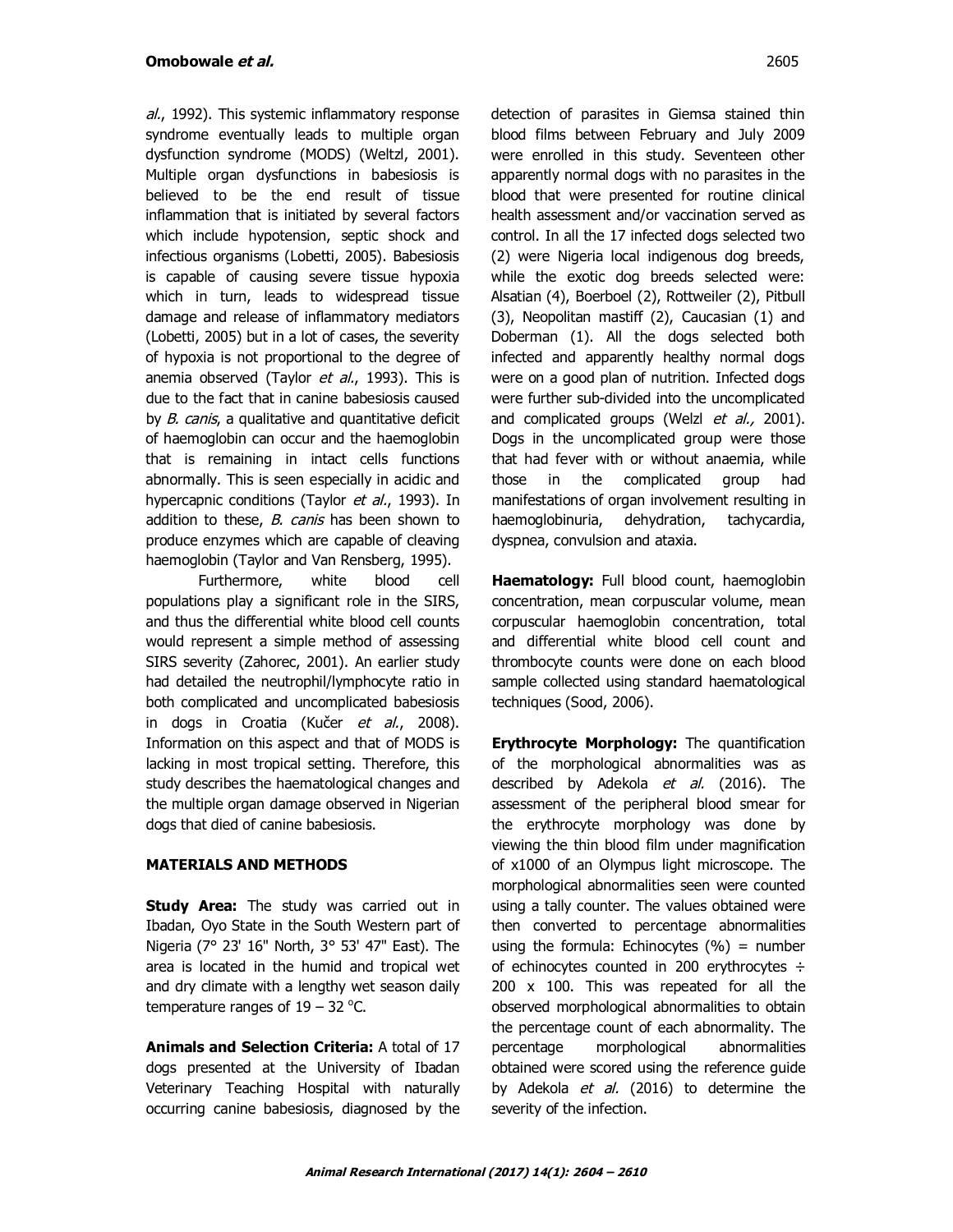# **Haematological changes and evidence of multiple organ involvement in natural** 2606 **babesiosis in dogs**

**Tissue Pathology:** The carcasses of five dogs that died of natural canine babesiosis diagnosed by the identification of Babesia species in Giemsa-stained thin smears were submitted for necropsy. Tissue samples were taken from the brain, the heart, the lungs, the kidneys, the spleen and the liver for routine histopathological study (Bancroft et al., 1994).

**Data Analysis:** Data obtained were analyzed using student t-test to compare differences between haematological parameters of B. canis positive and *B. canis* negative Nigerian dogs, and between B. canis positive complicated and uncomplicated cases. Probability value of p<0.05 was accepted as significant.

#### **RESULTS**

**Haematological Parameters:** Babesia negative dogs had higher values for the haemoglobin concentration, packed cell volume, red blood cell count, mean corpuscular haemoglobin concentration and segmented neutrophils, while the mean corpuscular volume, white blood cell count, band neutrophils, lymphocytes, monocytes, platelets and neutrophil/lymphocyte ratio values were lower when compared with **Babesia** positive dogs (Table 1). However, between the Babesia positive and *Babesia* negative dogs, statistically significant differences (p<0.05) were recorded only for the packed cell volume, red blood cell count, mean corpuscular volume, white blood cell counts, segmented neutrophils, lymphocytes and platelet.

In the complicated and uncomplicated groups, statistically significant differences (p<0.05) were found in the haemoglobin concentration, packed cell volume, red blood cell counts, mean corpuscular haemoglobin concentration, total white blood cell count, band neutrophils, platelet counts and the neutrophil/lymphocyte ratio.

Haematocrit below reference values was observed in 14(82.4 %) dogs. Out of these 14 dogs, 5(35.7 %) had the complicated form of canine babesiosis, while 9(64.3 %) had the uncomplicated form of canine babesiosis.

Two of the dogs that had the complicated form of canine babesiosis had severe anaemia with PCV of 9.0 % each. Leucocytosis was observed in 5(35.7 %) out of the 14 Babesia positive dogs. Complicated babesiosis accounted for 3(60.0 %) of the cases, while the remaining 2(40.0 %) had uncomplicated babesiosis. Thrombocytopaenia was found in only 1(5.9 %) dog which had uncomplicated babesiosis.

**Erythrocyte Morphology:** Anisocytosis was the commonest encountered morphological abnormality observed in 14(82.4 %) of the dogs. Macrocytosis and microcytosis were each found in 9(52.9 %) dogs, while Howell jolly body and spherocytosis were each found in 4(23.5 %) dogs. Polychromasia, leptocytosis and poikilocytosis were found in 6(35.3 %), 3(17.6 %) and 2(11.8 %) dogs respectively. Roleaux formation and hypochromatia were found in 1(5.9 %) dog (Table 3).

**Tissue Pathology:** All the dogs used in this study had multiple organ damage. The distribution of lesions encountered was presented in Figure 1. Pulmonary lesions were found in 3(60.0 %) of the dogs, renal lesions were found in 2(40.0 %), cardiac lesion in 2(40.0 %), brain damage in 1(20.0 %) splenic lesions in 2(40.0 %) and hepatic lesions in 5(100.0 %) dogs. Edema and haemorrhage were seen in 2 of the dogs with pulmonary lesions (Figure 2A), while an acute purulent pneumonia was found in the third dog (Figure 2B). Renal lesions encountered were tubulointerstitial nephritis (Figure 2C) with diffuse tubular degeneration, multifocal lymphoplasmacytic, interstitial infiltrates and multifocal haemorrhages. Cardiac lesions observed were myocardial necrosis (Figure 2D) and focal areas of calcification. In the brain, diffuse neuronal necrosis was observed. In the examined spleens, there was severe lymphoid depletion, while the hepatic lesions had severe centrilobular necrosis (Figure 2E), diffuse perivascular lymphoplasmacytic infiltration and haemosiderosis (Figure 2F).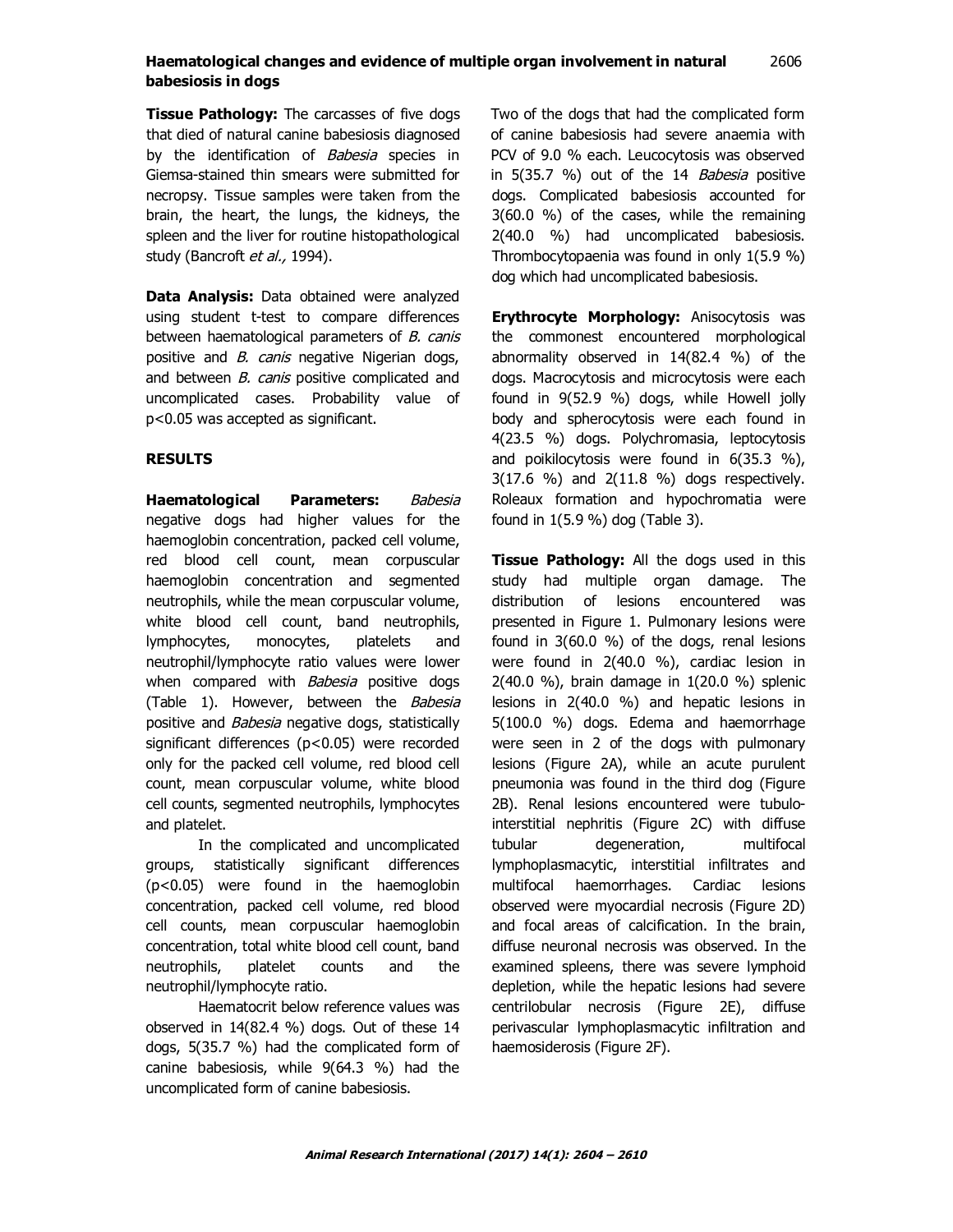| Table 1: Haematological parameters of <i>Babesia canis</i> positive and negative Nigerian dogs |
|------------------------------------------------------------------------------------------------|
| presented at the University of Ibadan Veterinary Teaching Hospital for routine check-up        |
| and therapy                                                                                    |

| <b>Haematological parameters</b>                  | <b>Babesia status</b> |                 |
|---------------------------------------------------|-----------------------|-----------------|
|                                                   | <b>Negative</b>       | <b>Positive</b> |
| Haemoglobin concentration (g/dl)                  | $14.1 \pm 0.5$        | $8.2 \pm 0.9$   |
| Packed cell volume (%)                            | $42.9 + 1.3$          | $25.4 \pm 2.6*$ |
| Red blood cell count $(x106)$                     | $7.1 \pm 0.3$         | $4.1 \pm 0.5*$  |
| Mean corpuscular volume (fl)                      | $60.5 \pm 1.3$        | $64.4 \pm 2.9*$ |
| Mean corpuscular haemoglobin concentration (g/dl) | $32.9 \pm 0.5$        | $31.7 \pm 0.5$  |
| White blood cell count $(x10^3/$ ul)              | $10.1 \pm 0.6$        | $15.7 \pm 2.0*$ |
| Segmented neutrophils (%)                         | $72.7 \pm 2.2$        | $65.0 \pm 6.6*$ |
| <b>Band neutrophils (%)</b>                       | $2.4 \pm 0.6$         | $7.7 \pm 3.1$   |
| Lymphocytes (%)                                   | $19.5 \pm 2.0$        | $21.5 \pm 4.7*$ |
| Monocytes (%)                                     | $2.4 \pm 0.3$         | $3.6 \pm 0.5$   |
| Eosinophils (%)                                   | $3.1 \pm 0.6$         | $2.2 \pm 0.7$   |
| Platelets $(x10^3/\mu l)$                         | $233.4 \pm 11.8$      | 319.8±40.1*     |
| Neutrophil/lymphocyte ratio                       | $5.3 \pm 1.0$         | $8.3 \pm 2.2$   |

\*Significantly different means at p<0.05

**Table 2: Haematological parameters analyzed in the complicated and uncomplicated groups of Babesia canis positive Nigerian dogs presented at the University of Ibadan Veterinary Teaching Hospital for routine check-up and therapy**

| <b>Haematological parameters</b>                  | <b>Babesia canis Positive Dogs</b> |                    |
|---------------------------------------------------|------------------------------------|--------------------|
|                                                   | <b>Uncomplicated</b>               | <b>Complicated</b> |
| Haemoglobin concentration (g/dl)                  | $8.1 \pm 0.5$                      | $8.3 \pm 1.9*$     |
| Packed cell volume (%)                            | $25.2 \pm 1.4$                     | $25.5 \pm 5.5^*$   |
| Red blood cell count $(x10^6)$                    | $4.0 \pm 0.4$                      | $4.2 \pm 0.9*$     |
| Mean corpuscular volume (fl)                      | $66.3 \pm 4.3$                     | $62.2 \pm 4.1$     |
| Mean corpuscular haemoglobin concentration (g/dl) | $32.0 \pm 0.5$                     | $31.4 \pm 0.9*$    |
| White blood cell count $(x10^3/$ ul)              | $13.2 \pm 1.4$                     | $18.4 \pm 3.8^*$   |
| Segmented neutrophils (%)                         | $56.2 \pm 8.1$                     | $74.9 \pm 10.0$    |
| <b>Band neutrophils (%)</b>                       | $4.6 \pm 0.4$                      | $11.2 \pm 6.5^*$   |
| Lymphocytes (%)                                   | $31.1 \pm 7.2$                     | $10.7 \pm 3.1$     |
| Monocytes (%)                                     | $4.3 \pm 0.8$                      | $2.7 \pm 0.7$      |
| Eosinophils (%)                                   | $3.7 \pm 1.1$                      | $0.5 \pm 0.5$      |
| Platelets $(x10^3/\mu l)$                         | $280.1 \pm 28.7$                   | $364.0 \pm 78.9*$  |
| Neutrophil/lymphocyte ratio                       | $3.5 \pm 1.0$                      | $13.6 \pm 3.7*$    |

\*Significantly different means at p<0.05

**Table 3: Erythrocyte morphology observed in Babesia canis positive Nigerian dogs presented at the University of Ibadan Veterinary Teaching Hospital for routine check-up and therapy**

| <b>Morphology</b>        | <b>Number Affected</b> |
|--------------------------|------------------------|
| <b>Anisocytosis</b>      | 14(82.4)               |
| <b>Macrocytosis</b>      | 9(52.9)                |
| <b>Microcytosis</b>      | 9(52.9)                |
| <b>Howell jolly body</b> | 4(23.5)                |
| <b>Spherocytosis</b>     | 4(23.5)                |
| Polychromasia            | 6(35.3)                |
| <b>Leptocytosis</b>      | 3(17.6)                |
| <b>Poikilocytosis</b>    | 2(11.8)                |
| <b>Roleaux formation</b> | 1(5.9)                 |
| <b>Hypochromatia</b>     | 1(5.9)                 |

# **DISCUSSION**

This study describes the haematological changes and the multiple organ dysfunctions observed in Nigerian dogs that died of naturally occurring canine babesiosis. Anaemia which is defined by a low red blood cell count, haematocrit and haemoglobin concentration was found in 76.5, 82.4 and 82.4 % respectively of Babesia infected dogs examined. In a similar study conducted in Poland, Zygner et al. (2007) recorded much lower percentages of anaemic dogs in a population of Babesia positive dogs.

Number in parenthesis = percentage infection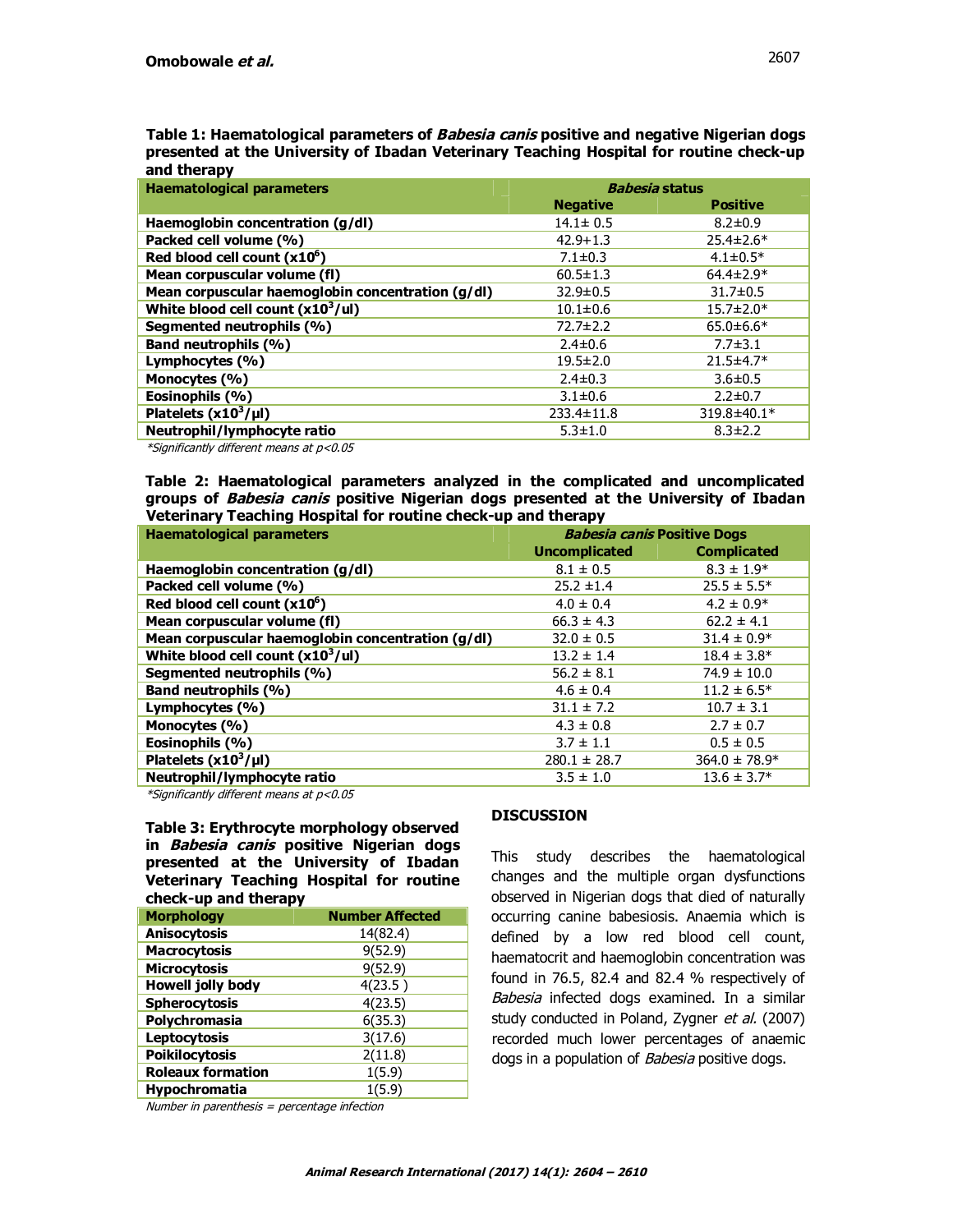#### **Haematological changes and evidence of multiple organ involvement in natural** 2606 **babesiosis in dogs** 2608



**Figure 1: Organ involvement in naturally occurring canine babesisosis**



**Figure 2: A = Pulmonary edema and haemorrhage, B = Acute pneumonia, C = Myocardial necrosis, D = Centrilobular necrosis and E = Haemosiderosis**

The authors in the said work recorded 26.2, 31.4 and 29.0 % for the RBC count, haematocrit and haemoglobin concentration respectively, which were below the minimal reference values for normal dogs. In another study involving 350 dogs, Fabisiak et al. (2010) recorded lower than normal values of 45.0, 34.6 and 50.0 % for RBC count, haematocrit and haemoglobin concentration respectively. The much higher percentage of anaemic dogs recorded in this study is probably due to the pathogenicity of the prevalent sub-species of Babesia canis found in the study area, the highly virulent Babesia canis rossi (Sasaki et al., 2007), as against the mildly virulent Babesia canis canis reported by Fabisiak et al. (2010) in Poland.

Babesiosis used to be regarded as a disease of only the red blood cells but findings have shown that the disease can result into multiple organ dysfunctions and the disease is therefore classified into the uncomplicated and the complicated forms (Matijatko et al., 2007). Just like malaria parasite infection in man, babesiosis can be classified as a protozoal sepsis (Bone et al., 1992; Jacobson et al., 2002). The inflammatory mechanisms in this disease are thus similar to those found in other septic conditions that lead to SIRS and MODS.

The leukocytosis observed in this study is consistent with other findings that suggest a systemic inflammatory reaction which has been reported to be a major pathophysiologic mechanism in canine babesiosis (Welzl et al., 2001). Since neutrophillia and lymphocytopaenia are typical phenomena observed in canine babesiosis (Boozer and Mcintire, 2003), there is a need for a simple and fast method of distinguishing between complicated and uncomplicated babesiosis.

In this study, neutrophil/lymphocyte ratio was found to be very high in dogs with complicated babesiosis and statistically significant (p<0.05) when compared with the uncomplicated group. This is similar to an earlier work by Kučer et al. (2008), who found higher pre-treatment values for neutrophil/lymphocyte ratio in complicated canine babesiosis when compared with uncomplicated cases. Since differential leucocyte count is a simple diagnostic procedure, the neutrophil/lymphocyte ratio could serve as a ready diagnostic index for the clinician in differentiating between complicated and uncomplicated babesiosis hence the neutrophil/lymphocyte ratio could be a simple, rapid and reliable way of evaluating the extent of systemic inflammation (Zahorec, 2001) in canine babesiosis.

Although multiple organ dysfunction has been associated with a number of haematozan diseases including malaria (Gomes et al., 2011), this study is probably the first to document multiple organ involvement in complicated babesiosis in Nigerian dogs. Pulmonary edema observed may be as a result of increased endothelial permeability which results from the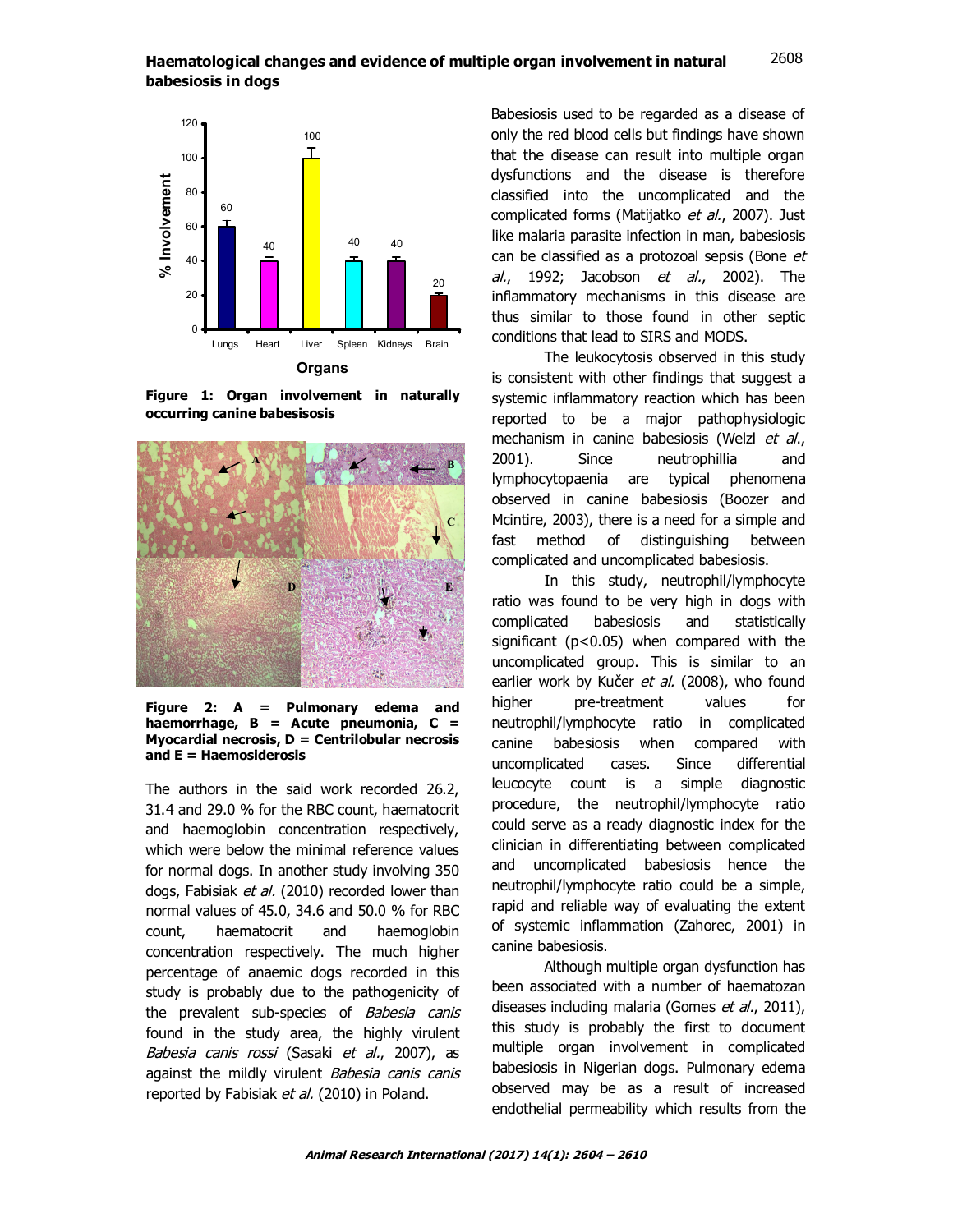release of cytokines, nitric oxide, free oxygen radicals, eicosanoids and platelet activating factor (Jacobson and Clark, 1994). In this study, there was hepatic involvement in all the animals examined. This is similar to a study carried out in South Africa on multiple organ involvement in canine babesiosis (Welzl et al., 2001). This probably shows that the liver is highly sensitive to damage caused by systemic inflammatory response in canine babesiosis. An experimental study of *B. gibsoni* infection in dogs revealed similar histopathological lesions (Wozniak et al., 1997) even with demonstration of Babesia antigens in the liver of infected animals. This probably indicates a direct damage by the parasite to the liver (Torres-Vélez et al., 2003).

**Conclusion:** This study, though with smaller sample size showed that neutrophil/lymphocyte ratio is a good diagnostic index to detect complications in babesiosis and also that multiple organ dysfunction is a major phenomenon in the pathophysiology of babesiosis in Nigerian dogs.

# **REFERENCES**

- ADEKOLA, A. A., JAGUN, A. T., EMIKPE, B. O. and ANTIA, R. E. (2016). Baseline haematology and erythrocyte morphological changes of apparently normal dogs raised in Ibadan, Oyo State. Journal of Nigerian Physiological Science, 31(1 and 2): 111 – 118.
- BANCROFT, J. D., COOK, H. C. and TURNER, D. R. (1994). Manual of Histological Techniques and Their Diagnostic Application.  $2<sup>nd</sup>$ Edition, Churchill Livingstone, London, WC1X 8RW, United Kingdom.
- BONE, C. R., BALK, R. A., CERRA, F. B., DELLINGER, R. P., FEIN, A. M., KNAUS, W. A., SCHEIN, R. M. and SIBBALD, W. J. (1992). Definitions for sepsis and organ failure and guidelines for the use of innovative therapies in sepsis. The ACCP/SCCM Consensus Conference Committee. American College of Chest Physicians/Society of Critical Care Medicine. *Chest*, 101(6): 1644 - 1655.
- BOOZER, A. L. and MCINTIRE, D. K. (2003). Canine babesiosis. Veterinary Clinic of North America, Small Animal Practice, 33(4): 885 – 904.
- FABISIAK, M., SAPIERZYNSKI, R. and KLUCINSKI, W. (2010). Analysis of haematological abnormalities observed in dogs infected by a large Babesia. Bulletin of the Veterinary Institute in Pulawy, 54: 167 – 170.
- GOMES, A. P., VITORINO, R. R., COSTA, A. P., MENDONÇA, E. G. O., MARIA GORETI, A. and SIQUEIRA-BATISTA, R. (2011). Severe Plasmodium falciparum malaria. Revista Brasileira de Terapia Intensiva, 23(3): 358 – 369.
- JACOBSON, L. S. and CLARK, I. A. (1994). The patho-physiology of canine babesiosis: New approaches to an old puzzle. Journal of the South African Veterinary Association, 65: 134 –145.
- JACOBSON, L. S., LOBETTI, R. G., BECKER, P., REYERS, F. and VAUGHAN-SCOTT, T. (2002). Nitric oxide metabolites in naturally occurring canine babesiosis. Veterinary Parasitology, 104: 27 – 41.
- KUČER, N., MATIJATKO, V., KIŠ, I., GRDEN, D., BRKLJAČIĆ, M., FORŠEK, J., ŽVORC, Z. and RAFAJ, R. (2008). White blood cell count and neutrophil to lymphocyte ratio in uncomplicated and complicated canine babesiosis caused by Babesia canis canis. Veterinarski Arhiv, 78(4): 321 – 330.
- LOBETTI, R. G. (2005). Cardiac involvement in canine babesiosis. Journal of the South African Veterinary Association, 76(1): 4 – 8.
- MATIJATKO, V., MRLJAK, V., KIŠ, I., KUČER, N., FORŠEK, J., ŽIVIČNJAK, T., ROMIĆ, Ž., ŠIMEC, Z. and CERON, J. (2007). Evidence of an acute phase response in dogs naturally infected with **Babesia** canis. Veterinary Parasitology, 144(3-4):  $242 - 250$ .
- NEL, M., LOBETTI, R. G., KELLER, N. and THOMPSON, P. N. (2004). Prognostic value of blood lactate, blood glucose and hematocrit in canine babesiosis.